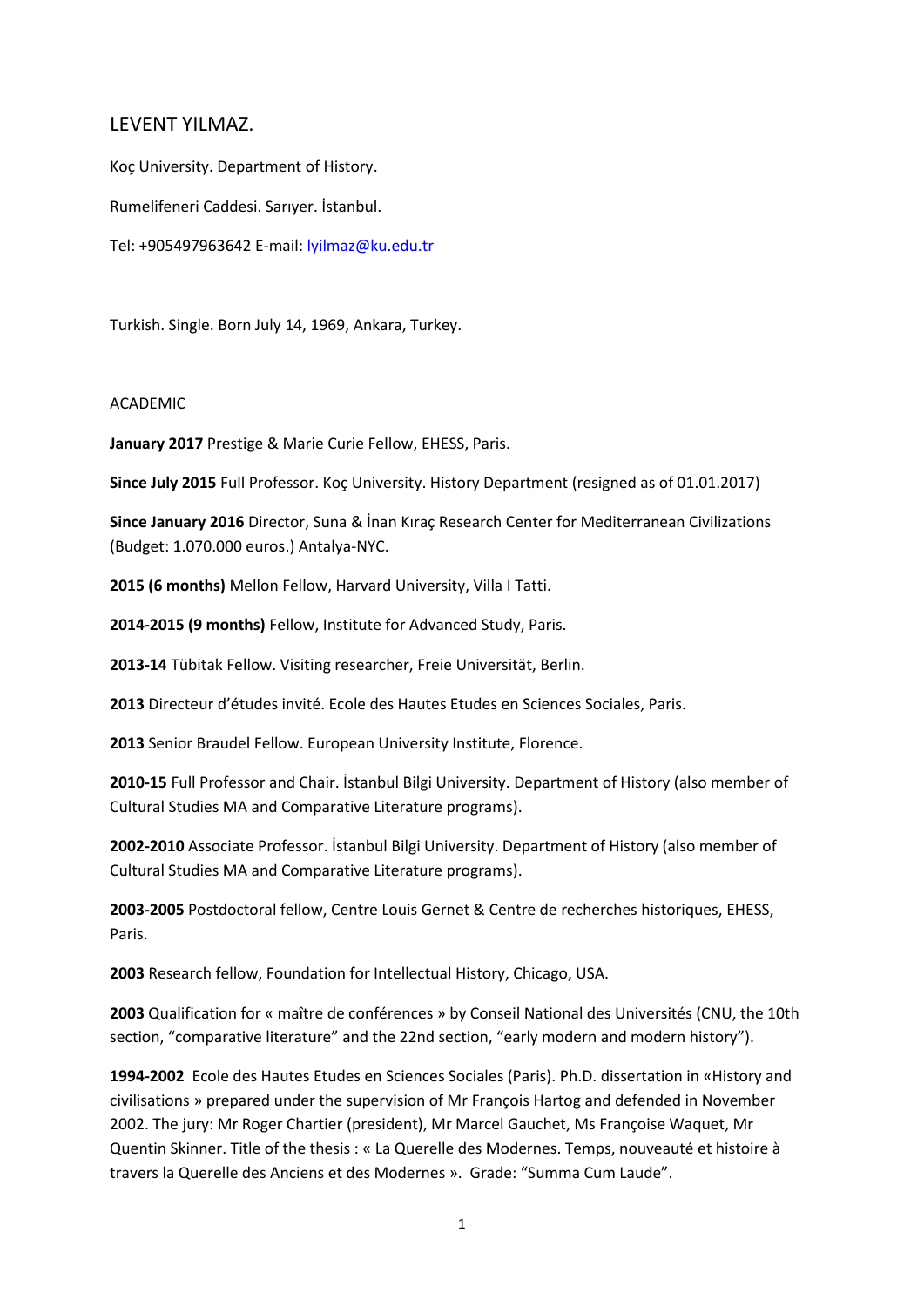**1996-1999** Scuola di Alti Studi in Scienze della Cultura della Fondazione San Carlo, Modena (Italy). «Dottorato di ricerca» in Sciences of Culture. Title of the dissertation : « La Querelle des Anciens et des Modernes et le rapport au temps ». Supervisor: M. François Hartog. Date: 18-2-2000. Members of the jury: Lea Ritter Santini, Maurice Olender, Tullio Gregory, Remo Bodei, Francisco Jarauta, Wolfgang Schluchter.

**April 1996 and May 1997** Fellow. Istituto Italiano per gli Studi Filosofici (Napels). Seminars of Paul Ricoeur.

**1993-1994** Diplôme d'études approfondies (DEA). Ecole des Hautes Etudes en Sciences Sociales (Paris) ; Dissertation supervisor: Mr François Hartog.

**1993** BA. Faculty of communications. University of Ankara.

**1987** Oak Park High School, Kansas City, Missouri, USA.

**1986** Tevfik Fikret French High School, Ankara, Turkey.

### **Editorial Board Membership and refereeship**

*Historia Philosophica; Biblioteca di Studi di Filologia Moderna*; *Kült*; *Adalya*.

Refereeship for *Toplum ve Bilim*, *International Law Studies*, *Journal of Genocide Studies*, *Journal of Classical Studies.*

### **Publications**

### Books

\* *Politikon. On Human Sociability (from Machiavelli to Vico),* forthcoming, Columbia University Press, 2019/2020.

\* *Ada ile Brunik* (Poems), forthcoming, 2017.

\* *The Vico Road* (ed. L. Yilmaz, M. Sanna), Rome, Edizioni di Storia e Letteratura, 2016.

\* *Modern Zamanın Tarihi, Batı'da Yeni'nin Değer Haline Gelişi* (History of the Modern. How novelty became a value, revised translation of *Le temps moderne* with a new introduction), 2010, İstanbul, Metis Yayınları (Arabic, Bulgarian, Italian and English translations are forthcoming).

\* *A Retrospective of Yüksel Arslan*. Catalogue of the exhibition curated by LY at santralistanbul, September 2009-March 2010, 612 pages.

\* *Turkish Society and Advertising. 20 years of Turkish Advertisement*. June-July 2009. Catalogue of the exhibition edited by Levent Yılmaz, Haluk Mesci and Emre Senan.

\* *Afrika* (Poems), 2009, İstanbul. Metis Yayinlari.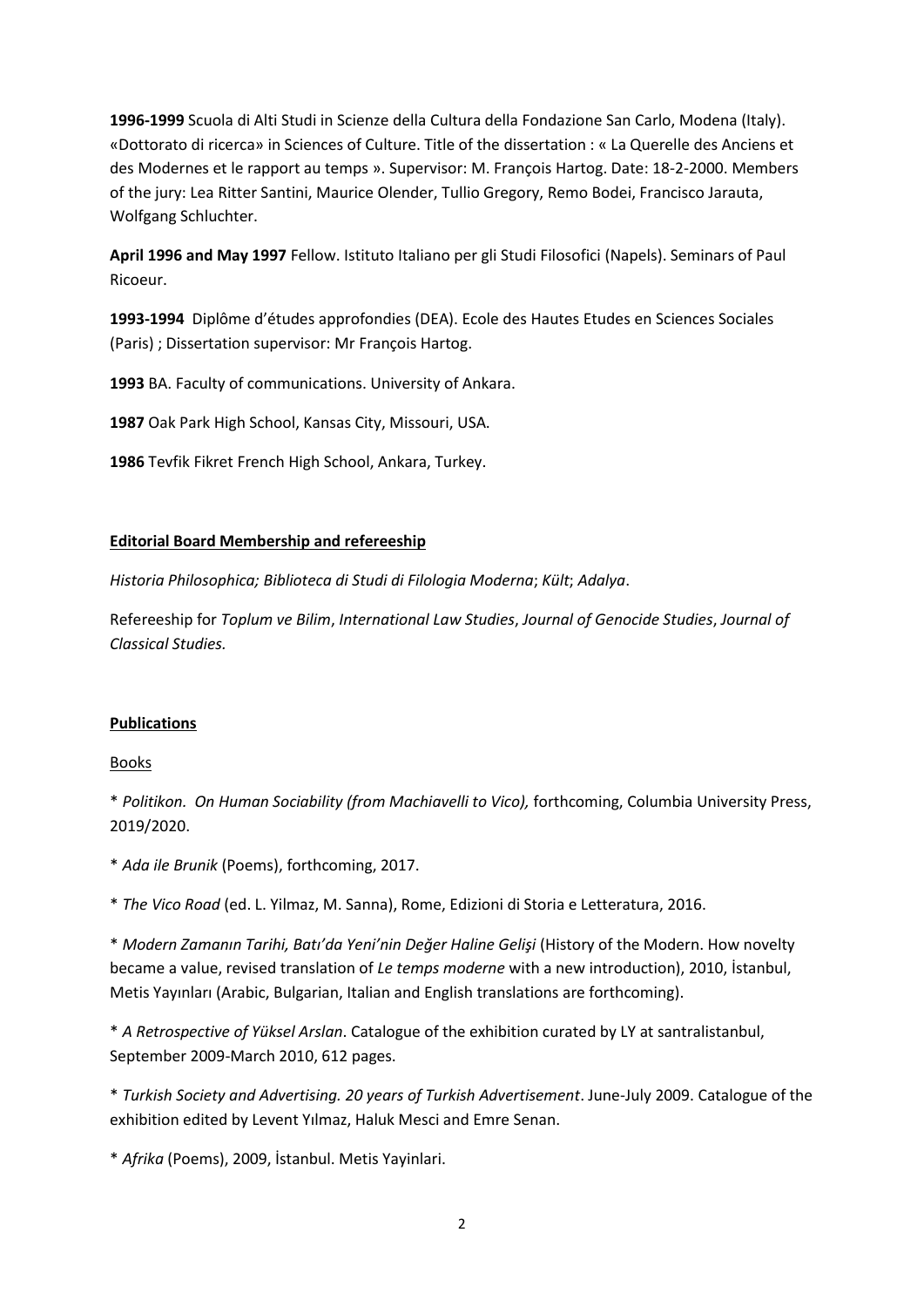\* *Giambattista Vico ve Yeni Bilim'in Temel Kavramları* (Vico and the founding concepts of the New Science), 2007 (edited by LY), İstanbul Bilgi Üniversitesi Yayınları, İstanbul.

\* *Saturn. Selected Poems*, 2006, New York, The Sheep Meadow Press.

\* *Düşünen Söyleşiler* (book of interviews with Lévi-Strauss, Umberto Eco etc.), 2005, İstanbul Bilgi Üniversitesi Yayınları.

\* *Le temps moderne. Variations sur les Anciens et les contemporains*, 2004, Paris, Editions Gallimard.

\* Turkish translation of the *Dictionnaire des Mythologies*, Yves Bonnefoy, (Flammarion, 81), *Mitolojiler Sözlüğü*, edited by L. Yilmaz, Ankara, Dost Yayinlari, 2000.

\* *Sonülke* (Poems), Istanbul, Yapi Kredi Yayinlari, 2000; 2nd edition, 2004, Istanbul, Metis Yayinlari.

\* *Tiraje*. Exhibition catalogue. Milli Reasürans Art Gallery, 1997.

\* *Kaplan Zamanı ve Geçiş* (Poems), Istanbul, AltıKırkbeş Yayınları, 1997.

\* *Kayıp Ruhlar Isimsiz Adalar* (Poems), Istanbul, Yapı Kredi Yayınları, 1994.

\* *1945 Sonrası Fransız Şiiri Antolojisi* (Anthology of French Poetry since 1945, translations from Jabes, Bonnefoy, du Bouchet, Pichette, Jaccottet, Dupin, Deguy, Roche, Pleynet, Roubaud, Prigent and interviews with poets), Istanbul, Yapı Kredi Yayınları, 1994.

\* *Hayal ile Fırtına* (Poems), Ankara, Gece Yayınları, 1991.

\* *Anthologie de la Poésie Turque Contemporaine* (with Jean Pinquié), Paris, Editions Publisud, 1991.

# **Articles and Book Chapters**

\* "Machiavelli Galiba Büyük Bir Şaka", in Machiavelli, Cemal Bali Akal (ed.), Ankara: Dost Kitabevi Yayınları, 2012.

\* "Historiographical review of Cemal Kafadar's Kim Var İmiş", in *Tarih Nasıl Yazılır?* Edited by Ahmet Şimşek, İstanbul: Tarihçi Kitabevi, 2011.

\* « L'Ambre », in *Receuil d'hommages pour Yves Bonnefoy*, M. Finck et M. Staiber (éds.), Strasbourg, Presses de l'Université de Strasbourg, 2004.

\* « Mektuba Benzer Bir Şey » (Introduction to the exhibition of Denis Roche), Denis Roche, *İçeride Kısacık bir Zaman*, İstanbul, Yapı Kredi Yayınları, 2002.

\* « La Querelle des Anciens et des Modernes et sa postérité » (in French), *Intellectual News*, No. 10, Spring 2002.

\* "Lévi-Strauss'la Söyleşi" (An interview with Lévi-Strauss), with Claudia Mattalucci, *Cogito*, No : 32, Spring 2002.

\* « Yenilik Üzerine » (On novelty), *Cogito*, No. 29, Istanbul, Fall 2001.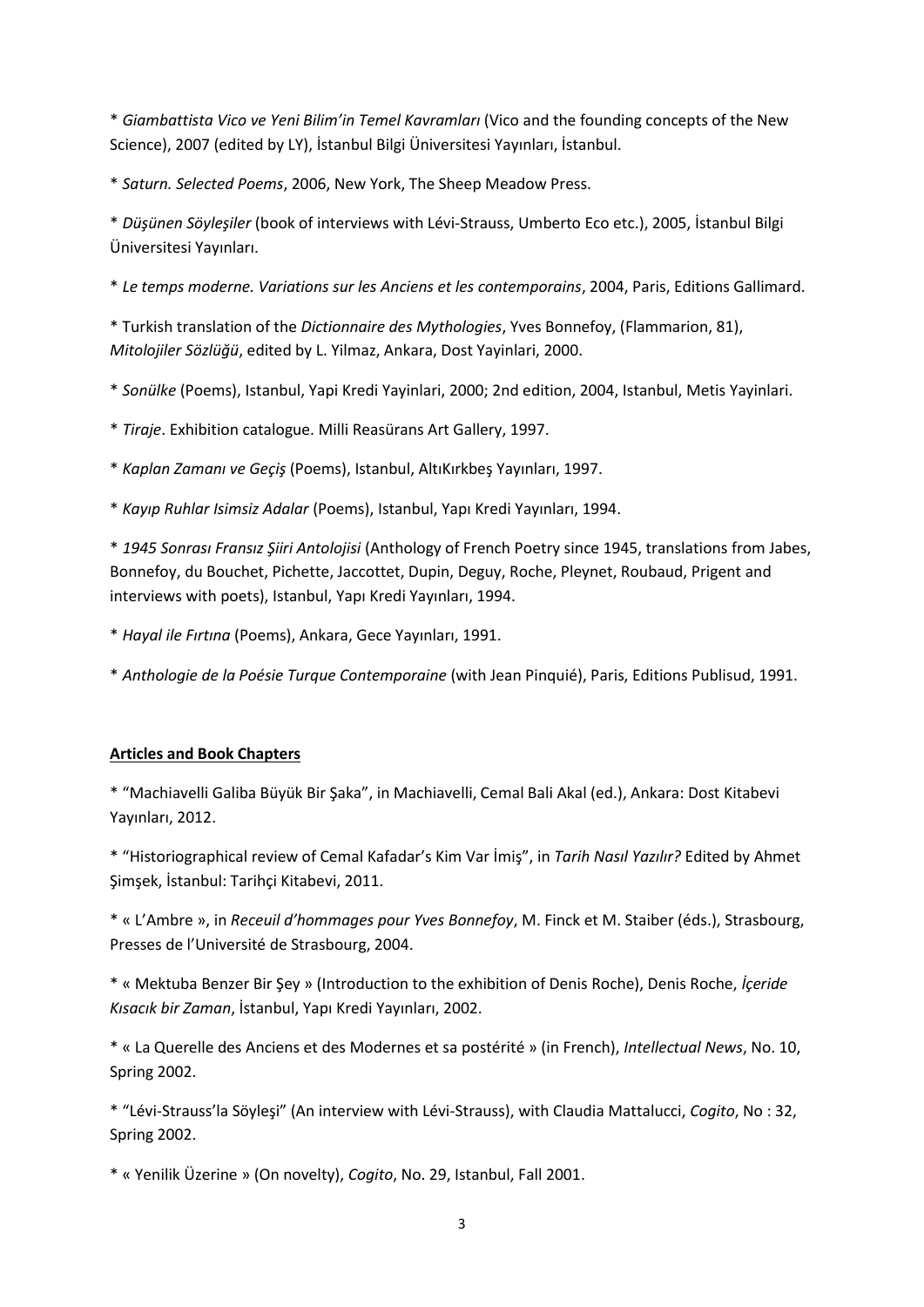\* "Kriz üzerine" (A dialogue with Umberto Eco on the concept of crisis), *Cogito*, No. 27, Summer 2001.

\* "How history should be written" (in English), *Storia della Storiografia*, Torino, No: 38, 2000 (Turkish version is published in Tarihyazımında Yeni Yaklaşımlar, İstanbul, Tarih Vakfı Yurt Yayınları, 2000).

\* « The Vanishing of the East » (in English), *Intellectual News*, London, No. 5-6, Winter 2000 (Turkish version is published in *Batıcılık Modernlik*, Tanil Bora (éd.), Istanbul, Iletisim Yayinlari, 2002).

\* "De la signification dans l'histoire" (in French), *Storia della Storiografia*, Torino, No : 34, 1998.

## **Editing**

Regional Editor for *Tablet and Pen, Literary Landscapes from the Modern Middle East*, Edited by Reza Aslan, 2010, WW Norton, New York.

Editor for "Turkish Literary Writing", special issue of *Words Without Borders*, october 2008 [\(www.wordswithoutborders.org\)](http://www.wordswithoutborders.org/)

Editor for "Woman on the verge of European Union" special issue of *Words Without Borders*, december 2005 [\(www.wordswithoutborders.org\)](http://www.wordswithoutborders.org/)

## **Papers Presented**

Anthony Grafton's Contributi, Paris Institut for Advanced Studies, June 2015.

The Vico Road. An International Conference on Giambattista Vico, Paris Institut for Advanced Studies, January 2015.

"Vico, historien -maladroit- des origines. Mais, pourquoi ?" Invited by Antoine Lilti and Silvia Sebastiani Friday, 20.12.2013, EHESS

"Machiavel: Historien de la cité ?" Invited by François Hartog, Tuesday, 17.12.2013, EHESS

EUI, Intellectual History Working Group, October 25th 2013: Workshop: Controversial Intellectuals (keynote by Levent Yilmaz).

"A Deep History of the Political: Is it Possible?" EUI, HEC Department Colloquium, 6.11.2013.

Chairperson for European Writers Parliament, İstanbul, 25-27 November 2010.

"Machiavelli and the problem of Joke", An international conference on Machiavelli organised by Enzo Baldini and C.B. Akal at Bahçeşehir University, 7th of May, 2010.

"Yaşar Kemal and Epic", Sermet Çifter Kütüphanesi, YKY, İstanbul, 14th of November, 2008.

"Don Secondo Lancellotti", New Antiquities, University of Chicago, 29-30 April 2005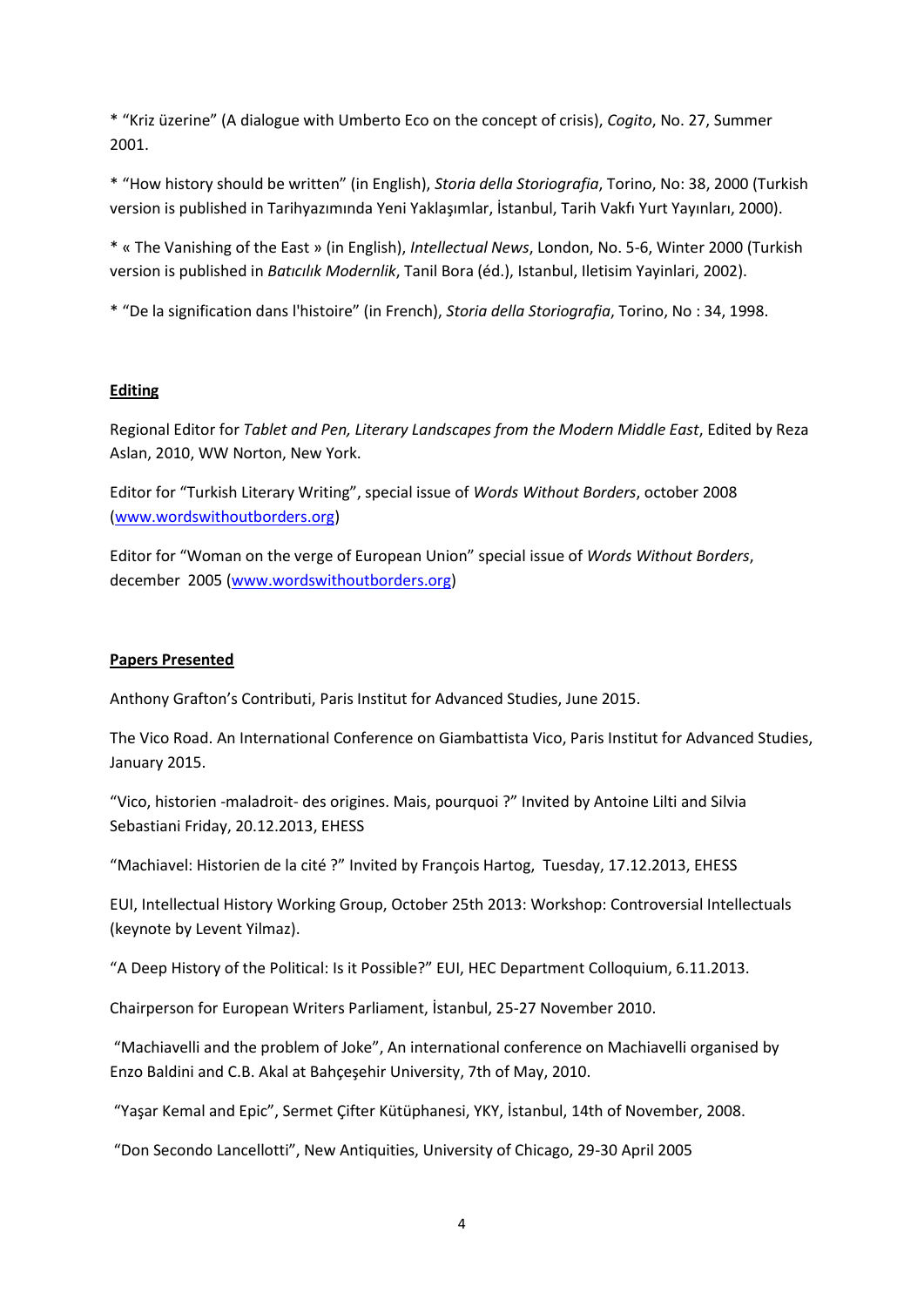"Homère au 17e siècle", Conscience de soi de la poésie, organised by Yves Bonnefoy, Fondation Hugot, Collège de France, 23-25 january 2004, Paris.

\* 1453 to 1699: Cultural Encounters between East and West, 4-6 december 2002, University of London, Institute of English Studies, School of Advanced Study

\* Early Modern Thought, 1543-1789, 7- 12 june 2002, University of Sydney and ISIH. («Against novelty : from Montaigne to Fénelon »).

\* Quarrels, Polemics and Controversies, 26-29 june 2001, Cambridge, Trinity College and ISIH (« La Querelle des Anciens et des Modernes et sa postérité »).

\* "Multiple Antiquities, Multiple Modernities", organised by Collegium Budapest, 1–3 March 2001.

\* Turning Points, 20-24 September 2000, University of Chicago, Franke Institute of Humanities (« The meaning of "Neuzeit": novelty and time »).

\* New Trends in Historiography and Museology, 9-11 December 1999, International conference organised by the History Foundation, Istanbul (« How history should be written or should it be written at all ? »)

\* Europe History Historiography, 24 November 1998, Bilgi University of Istanbul, (« Crossroads in History »).

\* Ends in history, stories of endings, Freie Universität zu Berlin et Foundation of Intellectual History, June 1998, Berlin (« The vanishing of the East »).

# **Conference organisation**

June 2015. Grafton Day. An international workshop on the contribution of Anthony Grafton to the study of history. Paris IAS.

January 2015. The Vico Road. Paris IAS (with Alain Pons, Manuela Sanna, Paolo Cristofolini etc.)

17-19 June 2013. Rethinking the Crowds: Violence, Law and Democracy in a historical perspective. Istanbul Bilgi University (with the participation of Michael Taussig, Costas Douzinas, Warren Breckmann et. al.)

2 March 2013. Historiography in Turkey. Istanbul Bilgi University (with the participation of 15 history department directors of major Turkish universities).

December 2003. Organisation of the fifth international conference of the International Society for Intellectual History at the Bosphorus University (Istanbul) on « Alterity and the experience of limits » (10-13 december).

9-11 december 1999. New Trends in Historiography and Museology, International conference of the History Foundation at the Technical University of Istanbul (with the support of Rockefeller Foundation. Donald Kelley, Carlo Ginzburg and Kryzstof Pomian as plaenary speakers).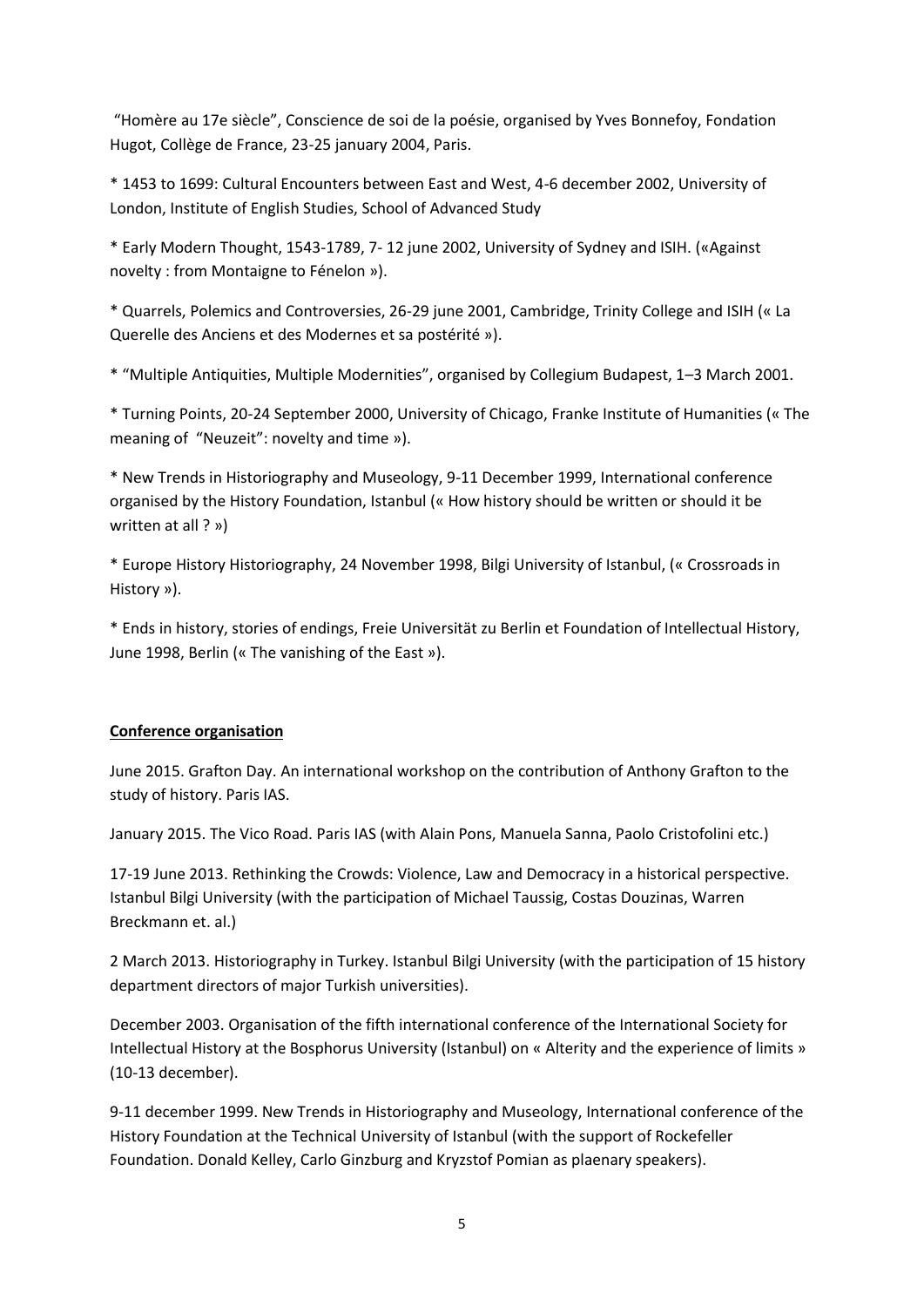23-25 November 1998. Organisation of conferences on "Europe, history, historiography", at the Bilgi University of Istanbul, Institut d'Etudes Françaises, and Bosphorus University, with Anthony Grafton, Roger Chartier, Maurice Olender, Levent Yilmaz, Cemal Kafadar, Halil Berktay.

# **Research Project**

(Y)Ezidis. An international research project started in 2009 and funded (30.000 Euros) by İstanbul Bilgi University under the supervision of Levent Yılmaz. Project is about the (Y)Ezidi people's history and culture. Within the project every single documents in the Turkish, German, French, Russian and Armenian archives are translated into Turkish (the volume is published by Istanbul Bilgi University Press, 2012). Besides, a visual documentation is made in Iraq, Armenia, Germany and Turkey. Project coordination is held by Amed Gökçen. Outcomes:

# **Curatorship**

*A Retrospective of Yüksel Arslan*. Curated by Levent Yilmaz. santralistanbul, September 2009-March 2010. Catalogue of the exhibition is also edited by Levent Yılmaz, 612 pages [\(www.santralistanbul.org\)](http://www.santralistanbul.org/).

*Turkish Society and Advertising. 20 years of Turkish Advertisement*. June-July 2009. Catalogue of the exhibition edited by Levent Yılmaz, Haluk Mesci and Emre Senan.

# **Workshops**

*Understanding an oeuvre: Around Yüksel Arslan*. Weekly workshops around the themes of Yüksel Arslan's painting. September 2009-March 2010.

# **Thesis directed**

MA

Oğuzhan Demir, *Encyclopaedias, Encyclopaedisms and Their Reception (?) by Ottomans in 19th Centuries*, İstanbul Bilgi University, Department of History. 2011

Özgür Varan, *Writer's Strategies*, İstanbul Bilgi University, Faculty of Communication. 2010

Maria Siakalli, *Three Generations of Turkish Women Through the literature of Three Turkish Women Novelist: Duygu Asena, Erendiz Atasü and Elif Şafak*, İstanbul Bilgi University, Cultural Studies MA Programme. 2009

Neslihan Uçar, *New Icons of Istanbul's Art Scene*, İstanbul Bilgi University, Cultural Studies MA Programme. 2008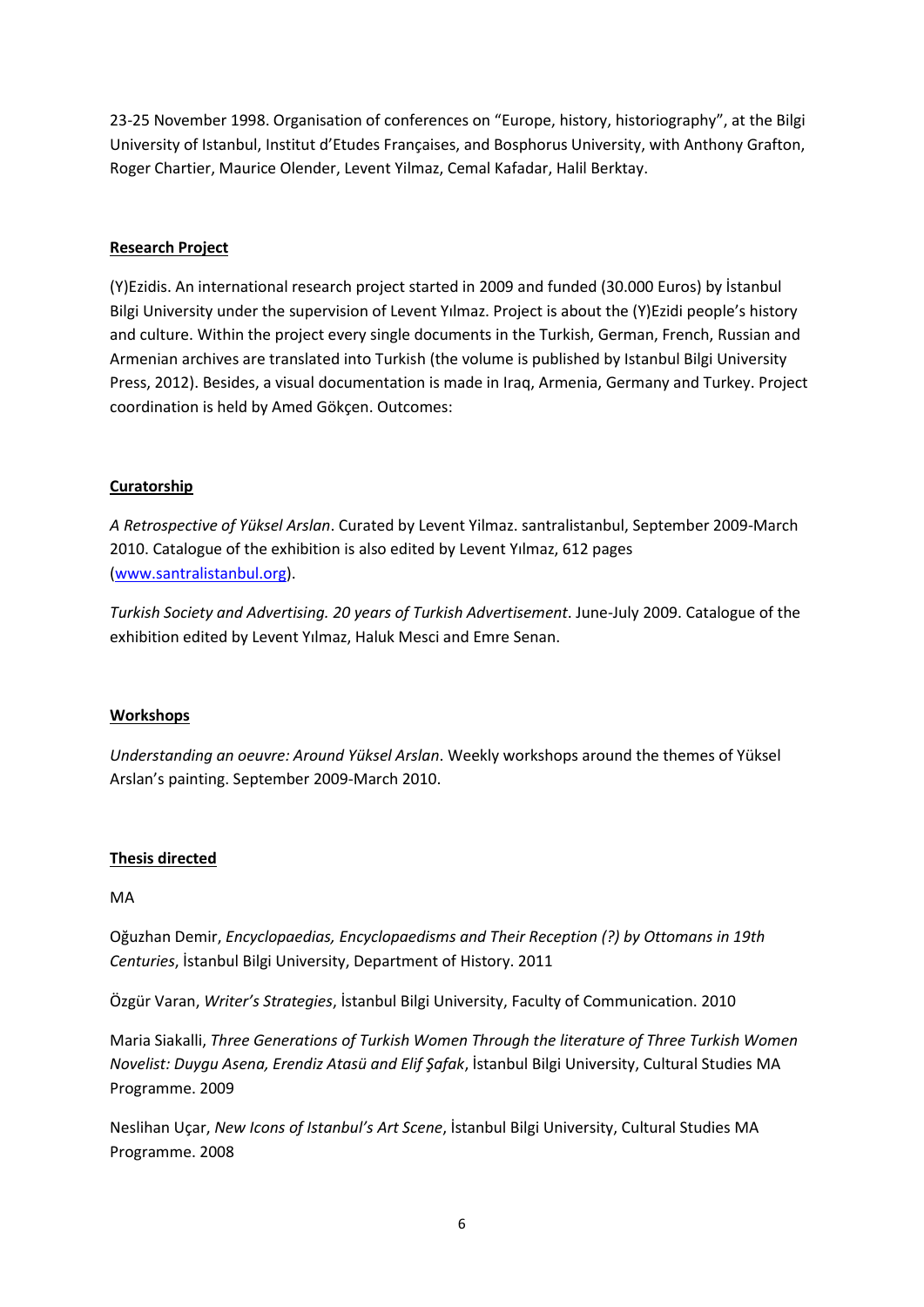Tolga Ersoy, *Represantation of the Persians in the Works of Procopius*, İstanbul Bilgi University, Cultural Studies MA Programme. 2007

# BA

Duygu Mürvet Üngören, *New Historicism and S. Greenblatt*, İstanbul Bilgi University, Department of History, 2009.

Emir Alışık, *Cardinal Bessarion in Constantinople*, İstanbul Bilgi University, Department of History, 2008.

Atilla Ataman, *Humanist Paradigm*, İstanbul Bilgi University, Department of History, 2008.

Amed Gökçen, *(Y)Ezidi Culture*, İstanbul Bilgi University, Department of History, 2008.

Mehveş Varan*, Social Contract and Freedom*, İstanbul Bilgi University, Department of Sociology, 2008.

## **Memberships**

Member of the Faculty board of Arts and Sciences (since 2006).

Member of the International Society for Intellectual History (since 1997)

### **Professional work**

2009-13. Founder and Publisher of Helikopter Books, İstanbul, Turkey.

2004-2007. Founder and Publisher of Galaade Editions. Paris, France.

2000-2003 Foreign correspondent and member of the editorial board. Yapi Kredi Publishers (Istanbul).

2000-2007 Director of "lettres turques" series. Editions Actes Sud, France

1996-2000 Editorial director. Dost Publishers, Ankara, Turkey.

1994-1995 Director of the oral history department. History Foundation, Istanbul.

1989-1992 Editorial director Gece Publishers, Ankara, Turkey.

# **Translations**

Poems from W.B. Yeats, Petrarch, Baudelaire, C. E. Gadda, Yves Bonnefoy.